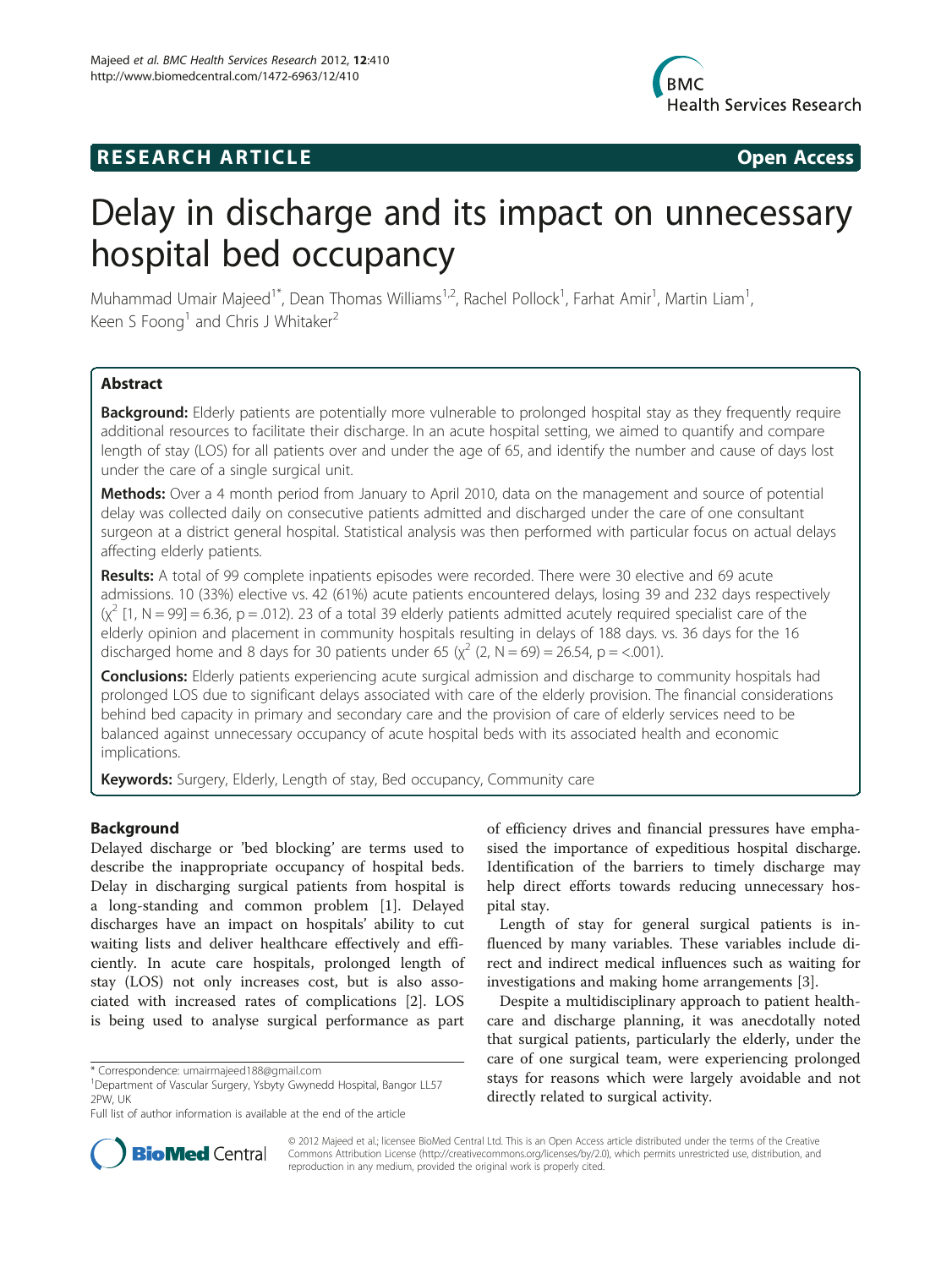With the aim of quantifying this apparent effect, a study was performed to prospectively collect data on LOS and identify the number and cause of days lost for patients under the care of a single surgical unit.

## Method

Over a 4 month period from January to April 2010, data was prospectively and consecutively collected for all emergency and elective patients admitted and discharged under the care of one Consultant vascular and general surgeon. Patients directly admitted in an unplanned manner or transferred following emergency admission under another team were categorised as acute admissions. All other admissions were deemed elective. Details collected included date of admission, indications for admission, the date and time of procedures requested (diagnostic/therapeutic), referrals made, date of planned and actual discharge, and LOS.

Patients undergoing procedures, receiving consultations or discharged within 24 hours of the documented time and date of the request or event, were deemed not to have encountered delay. All day case patients (admitted and discharged on same day) and patients who were still in hospital at the end of the 4 month period were excluded from the study. To facilitate accurate data collection on a busy surgical firm, an integral and dedicated team member, the foundation house officer, entered data daily for every patient onto a flow chart. The duration of the study and thus the number of patients included was based solely on the duration of attachment of the foundation house officer to the firm.

Delays were divided into those that occurred pre- or post-discharge planning. Pre discharge planning involves medical and nursing staff collectively predicting a date of discharge for each patient. In our unit, predicted date of discharge (PDD) is used to facilitate discharge arrangements for patients whom we anticipate on admission, are likely to require a hospital stay of over five days duration. Patients identified as having postdischarge planning delay were those who stayed in hospital beyond the date of discharge agreed by the Consultant and nursing staff.

Delays prior to discharge planning due to diagnostic/ therapeutic procedures, waiting for consultant opinion (delay following referral for specialist opinion) or errors made by the team (e.g. failure to request in a timely manner a certain diagnostic test) were initially considered potential delays. The data on potential delays was then further assessed on an individual patient basis by the Consultant and his team at point of discharge to determine whether the delays encountered would have made any impact on the LOS. Potential delays that directly influenced LOS were deemed definite and included in the final analysis. Potential delays regarded as having no impact on LOS were excluded.

Delays due to care of the elderly (COTE) referral for elderly patients aged 65 years and over who required assessment as part of the discharge arrangements and continuing care were included in the analysis when the PDD was breached. COTE referrals are required when patients require discharge to community hospitals, as COTE teams are responsible for the continued care of in-patients in those hospitals. All such referrals were done as part of multidisciplinary approach and are sent immediately following the decision on PDD. Data was analysed for total LOS, median LOS, days lost due to delays and factors causing delays. Statistical analysis was performed using Student's t-test for parametric data and Mann–Whitney U test for non-parametric LOS data on SPSS v.15 (Chic.,Ill.).

## Results

Over a 4 month period, a total of 99 complete inpatients episodes were recorded. There were 30 elective and 69 acute patients. Ten (33%) elective and 42 (61%) acute patients encountered delay. The proportion of patients with delays was significantly different in the acute and elective groups  $(\chi^2 [1, N = 99] = 6.36, p = .012)$ .

The total bed occupancy was 1408 days and median LOS 8 days (range 1–86 days). Of 146 days potentially lost due to delays, 82 were deemed to have impacted unnecessarily on LOS before the discharge planning occurred (Table [1](#page-2-0)). There were 189 days lost after discharge date was set. Delays therefore accounted for 271 days (19%) of the TBO.

The mean length of stay for elective patients was 1.30 days vs. 3.36 days for acute admissions. The number of days delayed showed a positive or right skewed distribution with median equalling 0 for the majority of measurements.(Figure [1](#page-2-0)) Using a Mann–Whitney U test, there were significant differences in days lost due to delay between the elective and acute groups, mean (S.D.) 3.36 (5.79) vs. 1.30 (2.09) respectively, p = .043. (Table [1\)](#page-2-0).

Employing an independent samples t test, the age of patients in the elective and acute groups were not significantly different, median 64.5 and 67.0 years, respectively  $(t_{97} = 0.12, p = .905)$ .

#### Causes of delay

## Acute vs. elective admissions

Of 39 days delay in the elective group, only one day was related to discharge arrangements and the four referrals to COTE. This compares with 101 (37.2%) and 88 (32.4%) days lost due to discharge arrangements and COTE referral in the acute group (Mann–Whitney Utest  $p < .001$  and  $p = .021$  respectively) (Table [1\)](#page-2-0). Delays incurred from referral to other specialties and waiting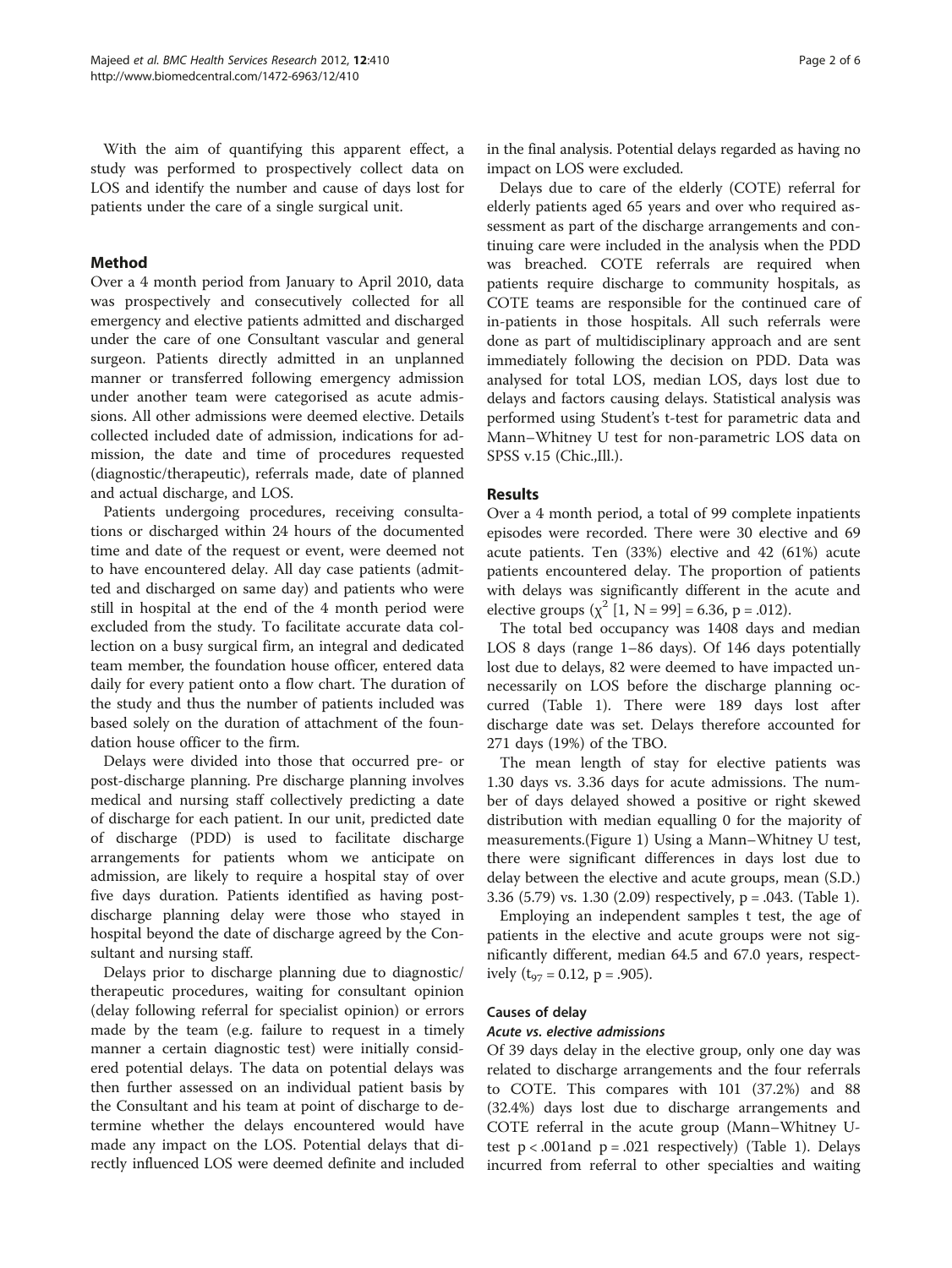|                    |                            |        | Elective $(N = 30)$<br>(30%) 39 days | Acute ( $N = 69$ )<br>(70%) 232 days | Mann-Whitney<br>U test |
|--------------------|----------------------------|--------|--------------------------------------|--------------------------------------|------------------------|
| Age                |                            | Median | 67.0                                 | 64.5                                 |                        |
|                    |                            | Mean   | 63.91                                | 63.47                                |                        |
|                    |                            | (SD)   | (19.45)                              | (9.25)                               |                        |
| Total delay (days) |                            | Sum    | 39(14.1%)                            | 232(85.6%)                           | $p = 0.043$            |
|                    |                            | Median | $\mathsf{O}\xspace$                  | $\mathbf{1}$                         |                        |
|                    |                            | Mean   | 1.30                                 | 3.36                                 |                        |
|                    |                            | (SD)   | (2.09)                               | (5.79)                               |                        |
|                    | Discharge arrangements     | Sum    | 1(0.37%)                             | 101(37.2%)                           | p < 0.001              |
|                    |                            | Median | $\mathbf{0}$                         | $\mathsf{O}\xspace$                  |                        |
|                    |                            | Mean   | 0.03                                 | 1.460                                |                        |
|                    |                            | (SD)   | (3.85)                               | (0.18)                               |                        |
|                    | COTE                       | Sum    | 4(1.5%)                              | 88(32.4%)                            | $p = 0.021$            |
|                    |                            | Median | 0                                    | $\mathsf{O}\xspace$                  |                        |
|                    |                            | Mean   | 0.03                                 | 1.28                                 |                        |
|                    |                            | (SD)   | (3.38)                               | (0.18)                               |                        |
|                    | Others                     | Sum    | 18(6.6%)                             | $4(1.4\%)$                           | $p = 0.090$            |
|                    |                            | Median | 0                                    | $\mathsf{O}\xspace$                  |                        |
|                    |                            | Mean   | 0.73                                 | 0.06                                 |                        |
|                    |                            | (SD)   | (0.29)                               | (1.91)                               |                        |
|                    | Investigations & therapies | Sum    | 11(4% )                              | 39(14.3%)                            | $p = 0.451$            |
|                    |                            | Median | $\circ$                              | $\overline{0}$                       |                        |
|                    |                            | Mean   | 0.37                                 | 0.57                                 |                        |
|                    |                            | (SD)   | (1.35)                               | (1.03)                               |                        |
|                    | Team errors                | Sum    | 5(1.8%)                              | $O(0\%)$                             | $p = 0.031$            |
|                    |                            | Median | 0                                    | $\mathsf{O}\xspace$                  |                        |
|                    |                            | Mean   | 0.17                                 | $\mathbf 0$                          |                        |
|                    |                            | (SD)   | (0.65)                               | (0)                                  |                        |

#### <span id="page-2-0"></span>Table 1 The contribution of each cause of delay in the acute and elective admissions groups

Abbreviations.

COTE: Care Of The Elderly consultant referral.

SD: Standard Deviation.

for tests/therapies were not significantly different in the elective vs. acute groups, 18(6.6%) vs..4 (1.4%) days and 11(4%) vs. 39(14.3%) days respectively,  $p = .090$  and  $p = .451$  respectively. 5(1.8%) days were lost due to team errors, all in the elective group.



The total 271 days delay affected 52 patients. 47 patients did not encounter delay. Interestingly 11 elderly patients, all acute admissions requiring COTE referrals accounted for 139 days.

#### Age associated delays

The age of the 30 admissions in the elective group were equally divided between those under and over 65 years. Delays in the under 65 group totalled four days. Four (26%) of the 15 elderly patients were referred to COTE compared to 23 (59%) of the total 39 elderly patients referred in the acute group.

In the acute group, 30 patients under 65 years accounted for a total eight (3.5%) days delay. Of the total 39 elderly patients, the 23 referred to COTE incurred 188 (81%) days delay vs. 36 (15.5%) days for the 16 remaining (Table [2\)](#page-3-0). Delays surrounding discharge arrangements in those referred to COTE accounted for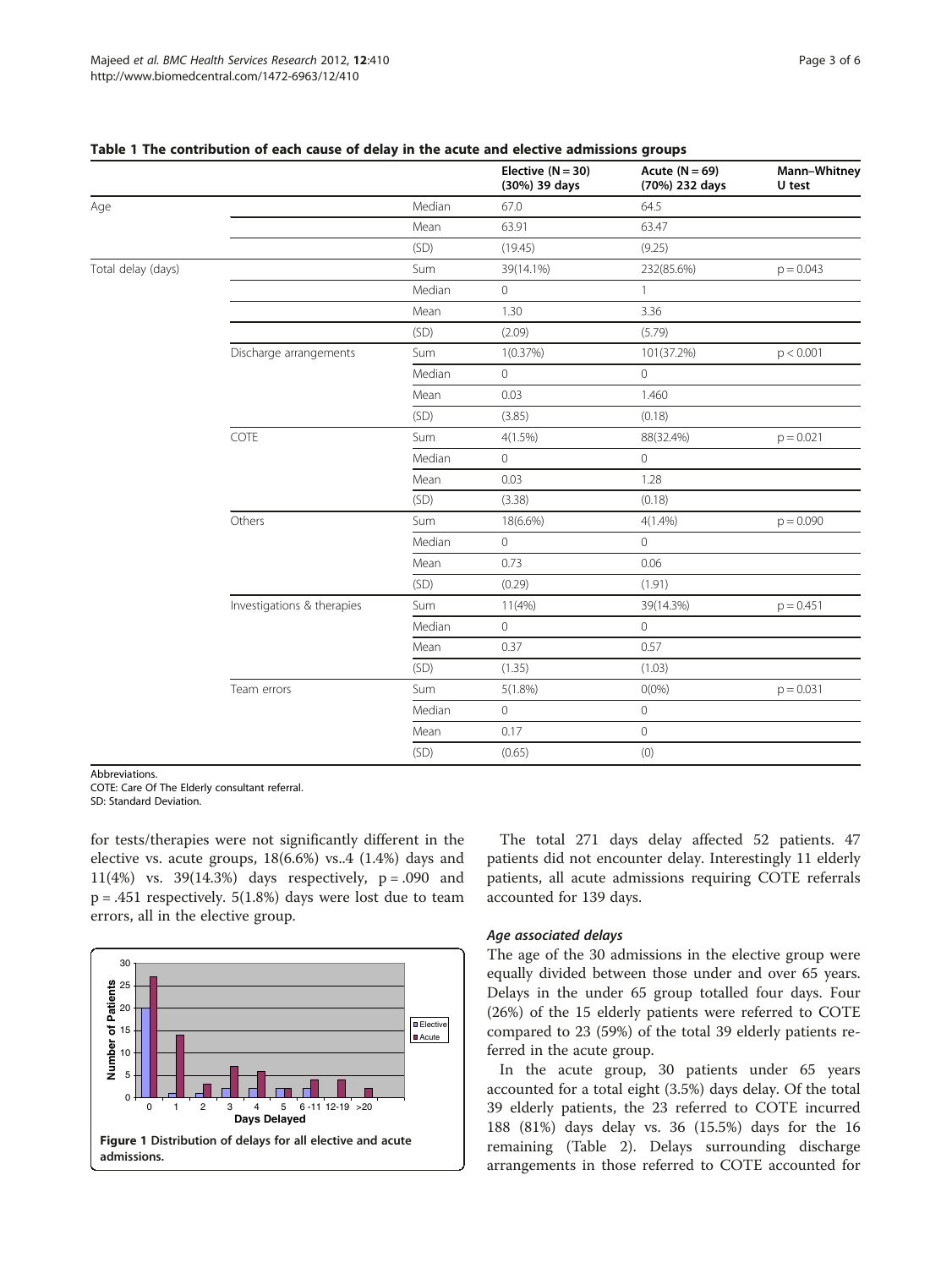| Age              |                | Discharge arrang | Care of elderly ref | Other specialist ref lnvest & therapy |       | Team errors  | <b>TOTAL</b> |
|------------------|----------------|------------------|---------------------|---------------------------------------|-------|--------------|--------------|
| Age less than 65 | Mean days      | 0.10             | 0.00                | 0.07                                  | 0.10  | 0.00         | 0.27         |
| $N = 30$         | Std. Deviation | 0.305            | 0.000               | 0.365                                 | 0.548 | 0.000        | 0.691        |
| $(43.4\%)$       | Sum            | 3                | 0                   | 2                                     | 3     | $\mathbf 0$  | $8(3.5\%)$   |
| Age 65 & over    | Mean days      | 0.38             | 0.00                | 0.13                                  | 1.75  | 0.00         | 2.25         |
| No COTE referral | Std. Deviation | 0.806            | 0.000               | 0.342                                 | 1.880 | 0.000        | 1.528        |
| $N = 16$         | <b>Sum</b>     | 6                | $\Omega$            | $\mathfrak{D}$                        | 28    | $\mathbf{0}$ | 36(15.5%)    |
| $(23.1\%)$       |                |                  |                     |                                       |       |              |              |
| Age 65 & over    | Mean days      | 4.00             | 3.83                | 0.00                                  | 0.35  | 0.00         | 8.17         |
| COTE referral    | Std. Deviation | 5.916            | 5.015               | 0.000                                 | 1.191 | 0.000        | 7.947        |
| $N = 23$         | Sum            | 92               | 88                  | $\Omega$                              | 8     | $\mathbf{0}$ | 188(81%)     |
| (33.3%)          |                |                  |                     |                                       |       |              |              |
| Total            | Mean days      | 1.46             | 1.28                | 0.06                                  | 0.57  | 0.00         | 3.36         |
| $N = 69$         | Std. Deviation | 3.845            | 3.382               | 0.291                                 | 1.345 | 0.000        | 5.788        |
|                  | Sum            | 101              | 88                  | 4                                     | 39    | $\mathbf 0$  | 232(85%)     |

<span id="page-3-0"></span>Table 2 Number of days delay associated with patient age and care of the elderly referral for community hospital placement in the acute admissions group

92 (39.6%) days vs. 6 (2.5%) for those not requiring COTE  $(\chi^2 27.39 \,[2] \, \text{p} < .001)$  $(\chi^2 27.39 \,[2] \, \text{p} < .001)$  $(\chi^2 27.39 \,[2] \, \text{p} < .001)$ .

This study is limited in that it represents a snapshot and may not accurately reflect activity over one year.

## **Discussion**

This study attempted to measure the number and causes of unnecessary, additional inpatient days for surgical patients and not whether they were inappropriate admissions.

The definition and therefore measurement of inappropriate hospital admissions and unnecessary inpatient stay (day of care criteria), has been much studied using the original or variations on the Appropriateness Evaluation Protocol (AEP) [[4\]](#page-5-0). Although the AEP has helped in objectively measuring inappropriate hospital stay, it has many limitations [[5\]](#page-5-0). Other studies have identified limitations surrounding the measurement of delayed discharge and its causes [\[6](#page-5-0)]. Many studies have employed retrospective analyses following discharge with inherent limitations in data quality, often failing to accurately quantify the influence of various sources of delay on overall bed occupancy for each patient. This study was a detailed, prospective study that attempted to analyse not only the source of delay from admission to discharge, but also the impact of the delays on the overall bed occupancy.

The study endeavoured to accurately quantify the unnecessary time spent by patients in hospital by excluding delays that did not ultimately influence the LOS, e.g. delays waiting for a scan whilst receiving treatment for an infection may not influence LOS.

LOS is widely used as an indicator of hospital performance because it is an objective outcome measure of resource utilization.

We have demonstrated that almost 20% of the total LOS for our unit over this period was not related to surgical activity. Delays caused by the surgical team itself amounted to only 5 days (2% of total delays) in 4 months.

To illustrate this in terms of bed utilisation, if for example we assume an average LOS for elective patients on a surgical ward is 7 days, then the 266 days lost due to avoidable non-surgical delays equates to admitting and discharging a further 38 patients during this 4 month period, or greater than 100 patients over a year.

The study has further highlighted that although there were delays waiting for tests and procedures, the major influences were waiting for consultant opinions and failure of discharge arrangements, together accounting for 80% of prolonged LOS.

The two major contributors to the discharge delays were intimately related in the elderly because of the requirement of referral to COTE consultants to facilitate rehabilitation or continuation of care outside the acute hospital setting.

The surgical team in this study cares for a high proportion of more dependent, elderly individuals and is actively involved with many healthcare workers in discharge planning and predicting discharge dates.

Patients with peripheral vascular disease will frequently have several co-morbidities including chronic respiratory and heart problems, often accompanied by limited mobility. As a consequence, they frequently require intensive multidisciplinary input that can highlight deficiencies in healthcare that lead to delays in discharge. Several studies have identified problems in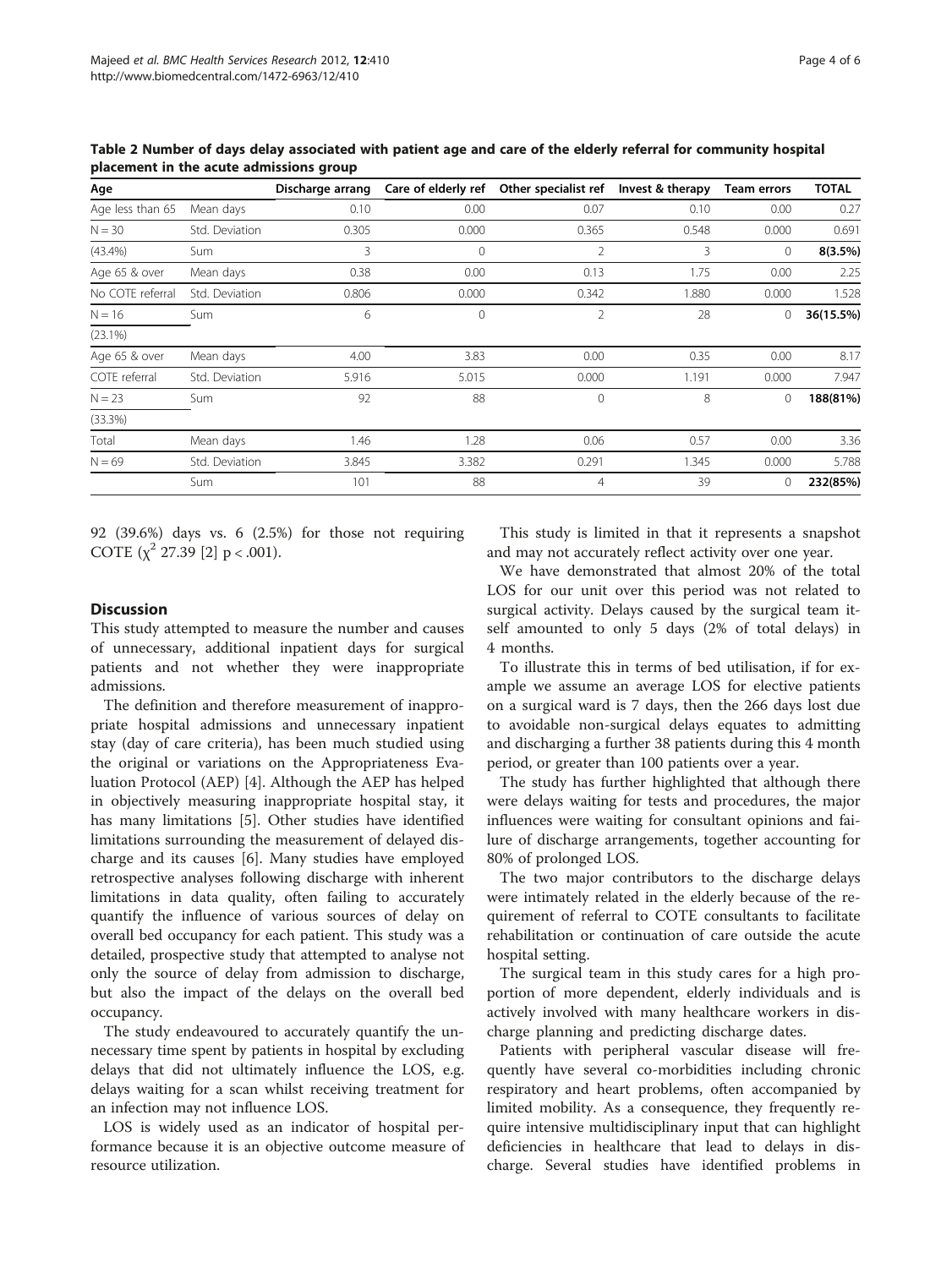<span id="page-4-0"></span>communication among colleagues and different disciplines involved in patient care that influenced LOS and care [[7,8\]](#page-5-0).

The joint assessment of readiness for discharge and PDD avoids variation in opinions between staff on the appropriateness of discharge highlighted as a weakness in other studies [[9\]](#page-5-0). PDD aims to reduce LOS by initiating discharge planning activity as soon as it is possible, allowing time to accommodate and co-ordinate the arrangements. The predictable and timely discharge of patients employing PDD can occur in a safe manner [[10\]](#page-5-0).

The dependent and complex nature of the patients on our unit has meant that daily consultant rounds, the promotion of multi-disciplinary input and active engagement in treatment and discharge planning has been the standard for many years. Where it is evident that the patient will require additional allocation of resources for discharge to the community, discharge planning is started as soon as possible.

Delayed discharge and prolonged LOS not only has economic implications but also affects patients' functional status. Previous studies have suggested that prolonged LOS is associated with significant complications including nosocomial infections, poor mobility, pressure sores, deep vein thrombosis and de-conditioning for living independently, thus worsening patients' quality of life [\[11\]](#page-5-0).

Initiatives to reduce waiting times for inpatient imaging and treatments have previously been introduced. We have identified that the major influences causing delay during this study relate to consultant opinion and waiting for arrangements in the community, particularly for elderly patients. Waiting times for tests and procedures account for less than 20% of prolonged LOS.

At our institution, care of the elderly clinicians have been over-stretched and frequently been unable to assess patients in a timely manner. Further, the number of beds in community hospitals has been in decline for several years. Frequently, patients accepted by COTE clinicians cannot be discharged because of unavailability of beds in community hospitals. Currently, an initiative has been introduced employing a senior nurse to guide patient discharge arrangements. This study used the PDD as the point after which delays due to COTE opinion were included. Therefore, although this incentive may have some influence the time waiting for an opinion regarding discharge, it is likely to have little influence on delays due to community provision.

Discharge delays due to lack of availability of postdischarge facilities and waiting for consultant opinions, tests and procedures, have been identified previously [[12,13\]](#page-5-0). This study has attempted to accurately quantify delays and their causes by adjusting for each patient, potential delays that did not lead to a prolonged LOS.

The study has confirmed that the same issues persist, but highlights that it is elderly patients admitted acutely and requiring on-going community care that are greatly affected [[14](#page-5-0)].

There is growing demand for emergency inpatient beds whilst in the current financial climate there is a drive to cut bed numbers. Despite recommendations on improving capacity in community hospitals to compensate for loss of acute beds and reduce LOS, they continue to decline [[15,16\]](#page-5-0).

## Conclusions

The utility of acute hospital beds is therefore of particular importance at this time. Our unit is embarking on an initiative to facilitate patient discharge, decrease the demands on community beds and reduce the frequency of re-admission by employing out-reach nurses to provide continuity of care between the hospital and community by visiting and managing patients in their homes and community hospitals.

An increasingly elderly population will place additional demands on healthcare provision. The financial considerations behind hospital bed planning in primary and secondary care and care of the elderly provision need to be balanced against the unnecessary prolonged occupancy of acute care beds and its associated health and financial implications.

#### Competing interests

The author declares that they have no competing interest.

#### Authors' contributions

MUM and DTW reviewed the literature and drafted the manuscript. DTW reviewed the manuscript and supervised the conception and design of the study., RP, FA, ML and KSF collected and analyzed the data. CJW did the statistical analysis of data. All authors read and approved the final manuscript.

#### Acknowledgements

We are grateful to the staff on Dulas ward, Ysbyty Gwynedd who helped in the data collection.

#### Author details

<sup>1</sup>Department of Vascular Surgery, Ysbyty Gwynedd Hospital, Bangor LL57 2PW, UK. <sup>2</sup> School of Medical Sciences, Bangor University, Bangor LL57 2UW, UK.

#### Received: 14 May 2012 Accepted: 28 October 2012 Published: 20 November 2012

#### References

- 1. Strang IW, Boddy FA, Jennett B: Patients in acute surgical wards: a survey in Glasgow. Br Med J 1977, 1:545-548.
- 2. Lim SC, Doshi V, Castasus B, Lim JK, Mamun K: Factors causing delay in discharge of elderly patients in an acute care hospital. Ann Acad Med Singapore 2006, 35:27–32.
- 3. Ou L, Young L, Chen J, Santiano N, Baramy LS, Hillman K: Discharge delay in acute care: reasons and determinants of delay in general ward patients. Aust Health Rev 2009, 33:513–521.